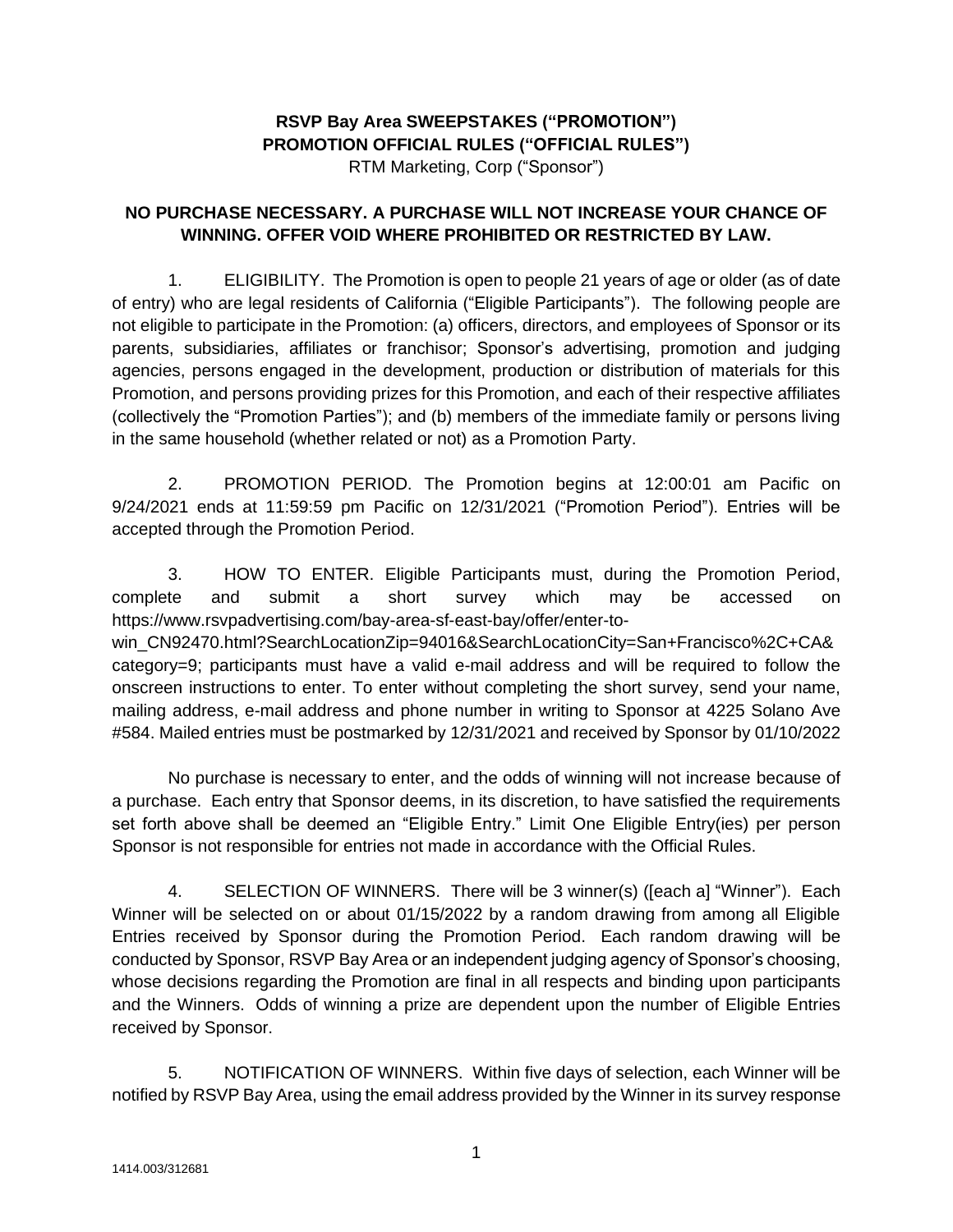or its mailed entry. If, within 10 after being notified by RSVP Bay Area, the Winner does not respond to the notification and provide RSVP Bay Area with the mailing address to which the Prize should be sent and such other information as may be requested by RSVP Bay Area, the Winner will be disqualified, and a new Winner may be selected at random from the other Eligible Entries. Prize fulfillment is subject to verification that the Winner satisfies the eligibility restrictions and has complied with these Official Rules.

6. PRIZE AND PRIZE RESTRICTIONS. There is one prize per mailing zone to local restaurants, including but not limited to Flights Restaurant, Blue Agave, My Thai, or Mary's Pizza **CHOOSE ONE OF THE FOLLOWING:** [Each Winner will receive restaurant gift card/certificates valued at \$100 (the "Prize").] Prizes are not transferable and cannot be resold for profit. Winners are required to take the Prize "as is" and will not be allowed to request a cash equivalent or alternative product or prize; however, Sponsor reserves the right to substitute prizes so long as any substituted prize(s) are of an approximately equivalent value to the aggregate prize retail value. Federal, state and local taxes are the responsibility of the Winner. If required by law, Sponsor will issue a 1099\_MISC or other required documentation to each Winner for the value of prize awarded.

7. BINDING EFFECT. By submitting an entry, Eligible Participants agree to be bound by these Official Rules, and failure to comply with these Official Rules may result in disqualification. All federal, state, and local laws apply.

8. GENERAL CONDITIONS OF PARTICIPATION. Sponsor's decisions are final on all matters related to this Promotion. Sponsor is not responsible for incomplete, incorrect, lost, late, delayed or garbled survey submissions or emails, incorrect or inaccurate capture of entry information, including but not limited to technical malfunctions, human or technical error, omission, interruption, deletion, defect or failures of any telephone or computer line or network, computer equipment, or any combination thereof. Further, Sponsor is not responsible for lost, late, destroyed, mutilated, misdirected, incomplete, incorrect, or illegible mailed entries. Sponsor assumes no responsibility for the non-receipt of email winner notifications due to the operation of SPAM filters.

Sponsor reserves the right, without prior notice, to terminate this Promotion, in whole or in part, or to modify this Promotion in any way, and for any reason, including without limitation, if it determines in its sole discretion, that fraud, technical failures or any other factor beyond its reasonable control impairs the integrity of the Promotion. Sponsor reserves the right in its sole discretion to disqualify any individual it finds to be tampering with the entry process or to be acting in violation of these Official Rules. Any attempt by any person to deliberately undermine the legitimate operation of the Promotion is a violation of criminal and civil law, and should such an attempt be made, Sponsor reserves the right to disqualify the person it finds to be tampering with the Promotion and seek damages from any such person to the fullest extent permitted by law. Sponsor's failure to enforce any term of these Official Rules shall not constitute a waiver of that provision.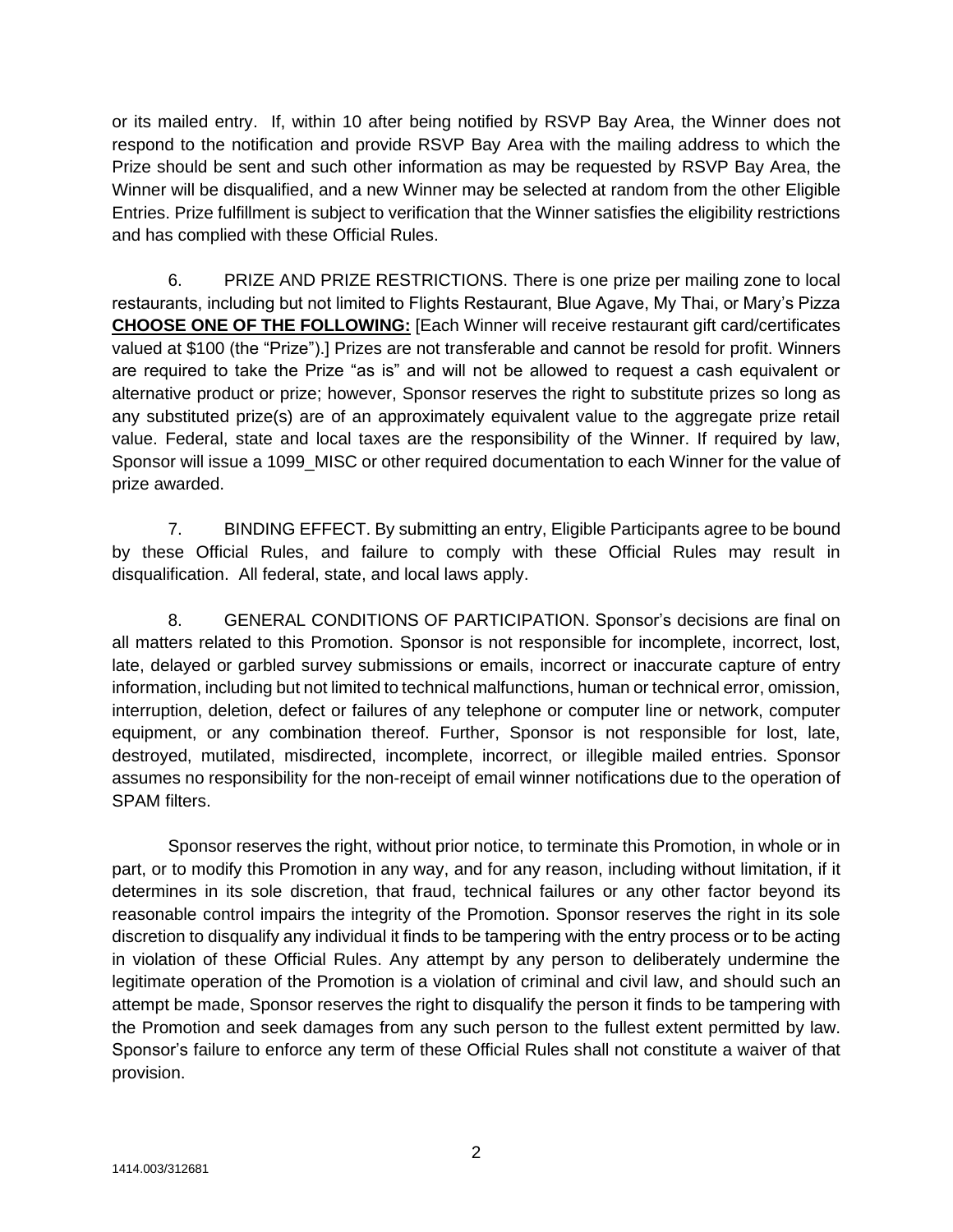By participating in this Promotion, participant, on his or her own behalf and on behalf of his or her legal representatives, estates, heirs and assigns, releases and agrees to hold harmless Sponsor and the Promotion Parties from all liability with respect to acceptance, possession, use (misuse), or failure to use, any matters arising out of or relating to this Promotion or any Prize.

9. SPONSOR. The Promotion is sponsored by RTM Marketing, Corp with offices at 4225 Solano Ave, #584, Napa CA 94558 925.365.1590. Sponsor is a franchisee of Alliance Franchise Brands LLC ("AFB") and is authorized to use the RSVP trade name pursuant to a franchise agreement with AFB. Each participant understands and acknowledges that the Promotion is not sponsored, endorsed, or administered by AFB.

10. PUBLICITY RELEASE. By entering the Promotion, each Eligible Participant grants to Sponsor and AFB and each of their respective affiliates the unrestricted, absolute, perpetual, worldwide right and license to use his or her name, address, photograph, likeness, voice, biographical and personal background information, statements, and, without limitation, any notes, photograph, film, or video or audio tape that may be taken of the participant or of such materials (the foregoing, collectively, the "Content"), without further compensation, consideration, or notice or permission to the participant or to any third party, and to reproduce, copy, modify, create derivative works of, display, perform, exhibit, distribute, transmit or broadcast, publicly or otherwise, or otherwise use and permit to be used the Content or any part thereof, whether alone or in combination with other materials (including but not limited to text, data, images, photographs, illustrations, and graphics, video or audio segments of any nature), in any media or embodiment now known or hereafter developed (including but not limited to any format of any computer-based, internet-based, electronic, magnetic, digital, laser or optical-based media), in connection with Sponsor's, AFB's or each such entity's respective designees', advertising, promotion, publicity, trade, sweepstakes or sweepstakes promotions, activities, or materials in connection with the RSVP brand.

11. PRIVACY; DATA COLLECTION. Information provided by participants for this Promotion is subject to Sponsor's privacy policy located at https://www.rsvpadvertising.com/privacy.html

12. LIST OF WINNERS. A list of Winners may be obtained by sending a written request for the list together with a self-addressed, stamped envelope to Sponsor, Attn: Eric Meyers, at **CHOOSE ONE OF THE FOLLOWING:** 4225 Solano Ave, #584, Napa CA 94558 postmarked no later than 02/15/2021. Residents of Vermont may omit return postage.

13. DISPUTES. By entering the Promotion, you agree that: (a) any and all disputes, claims and causes of action arising out of or connected with this Promotion, other than the administration of the Promotion, shall be resolved individually, without resort to any form of class action, and exclusively by a court having competent jurisdiction located in or nearest to Napa, CA; (b) any and all claims, judgments and awards shall be limited to actual out-of-pocket costs incurred, including costs associated with entering this Promotion but in no event attorneys' fees; and (c) under no circumstances will a participant be permitted to obtain awards for, and participant